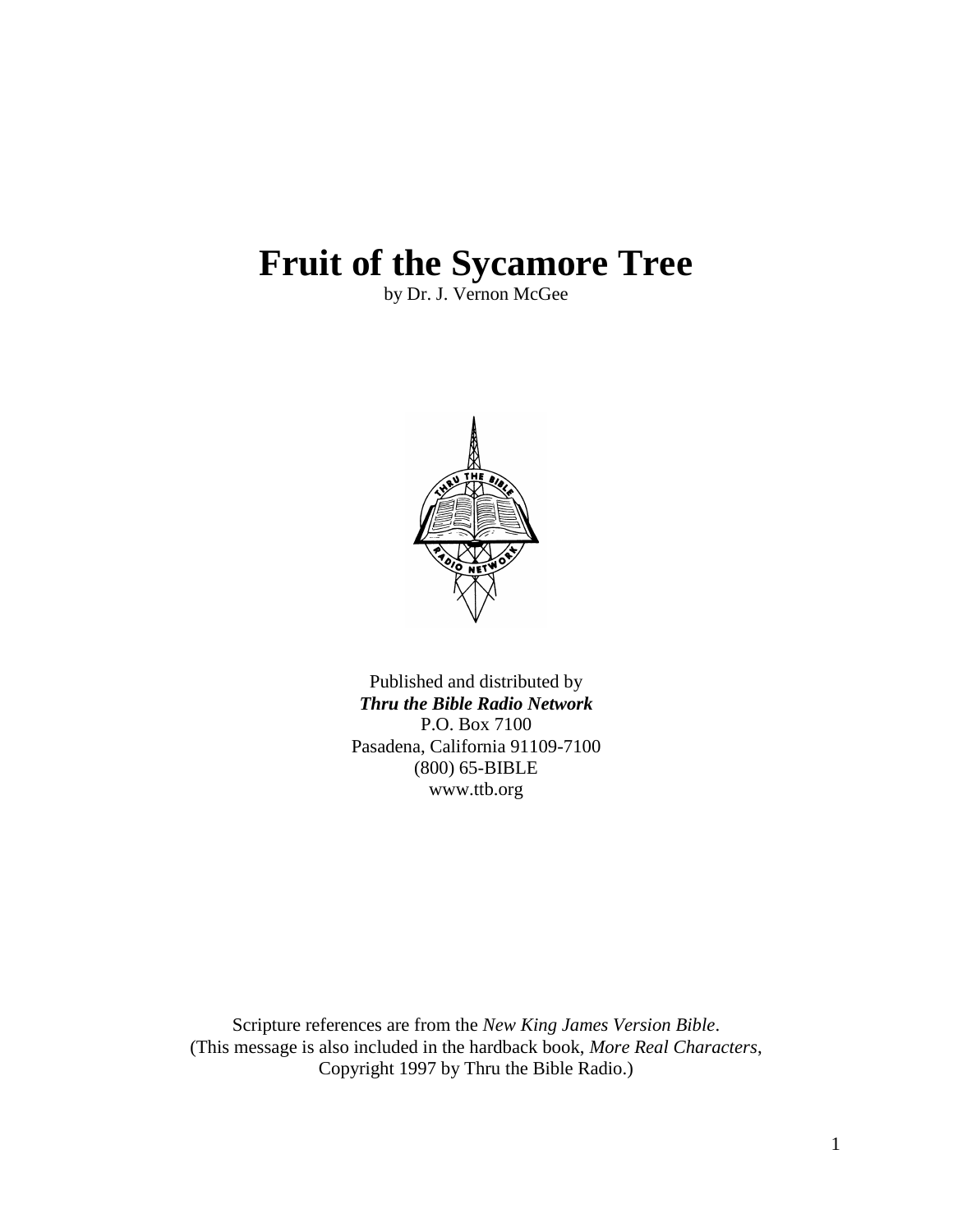It happened as I was driving to an industrial plant here in Southern California where I was scheduled to speak to a large group of men at a noon service, and again as I was given a brief tour of the plant—the story of Zacchaeus kept recurring in my mind. Suddenly I realized something new had penetrated my heart, and it seemed that the Lord revealed to me the purpose of this wonderful incident in the ministry of Jesus. So under the inspiration of just having received a new truth, I scrapped the message I had prepared and spoke at that noonday service on Zacchaeus. The reaction to the message and the results from it clearly indicated to me that this had, indeed, been of the Lord!

The importance of the encounter with Zacchaeus in the life of our Lord is that it affords an illustration for one of the difficult texts of Scripture, James 2:20:

## *But do you want to know, O foolish man, that faith without works is dead?*

One of the problems of the church is reconciling the positions of Paul and James as to the place of good works in the plan of salvation. I had long felt that if a Bible illustration of this great truth was to be found, it would help identify the place of good works in the gospel of grace. The new truth which came to me that day was that Zacchaeus is the illustration for which I had been searching.

Those of us who belong to the school that emphasizes the grace of God in salvation are often reluctant to speak of good works for fear of complicating God's glorious grace. Not only does God save without the good works of man even entering into the picture, but God saves in spite of man's so–called good works. Yet we recognize that all too often the practical aspect of good works has not had its proper place.

#### **There is a Movement…**

Now let us consider this record of Zacchaeus.

#### *Then Jesus entered and passed through Jericho.* (Luke 19:1)

In the record of Luke there is a movement, beginning in chapter 9 when Jesus left Caesarea Philippi, which would take Him to Jerusalem and to the cross. In Luke 9:51 we read, "Now it came to pass, when the time had come for Him to be received up, that He steadfastly set His face to go to Jerusalem." Our Lord moved out of that area, through Galilee and Samaria; then He apparently crossed the Jordan River and continued down the east side until He was over against Jericho. As He entered Jericho, there was a blind man. Actually there were two blind men, but here Luke gives us the record of only one of them. There was, however, according to Luke, one blind man who encountered Jesus as He entered the city and another blind man who met Him when He was leaving the city, as we shall see.

The movement here is *through* Jericho. He entered and passed through. He never spent a night in Jericho, for it was the accursed city. This was the first city that God had given to the people of Israel when they returned to enter the promised land after forty years in the wilderness. It was the city from which nothing personal was to be salvaged, and a curse was placed on any person who would attempt to rebuild it. If you want to read the record, in 1 Kings 16:34 a man rebuilt the city and reaped the curse in all its fullness—both he and his family. Though eventually the city was rebuilt, it remained an accursed city. It was a city where there was great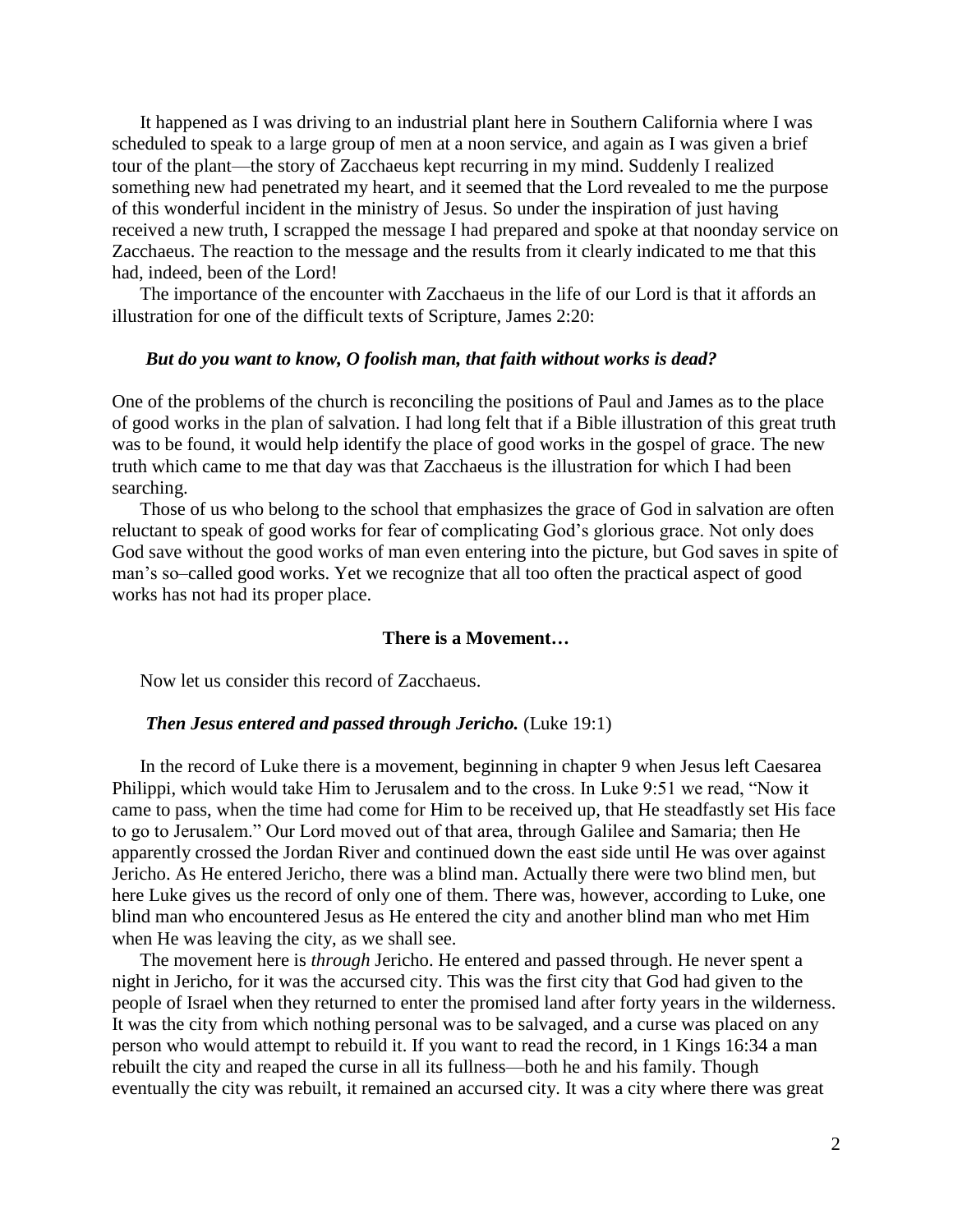sin, a place where gangsters resorted. Our Lord, on the way to the cross, did not bypass Jericho but purposely went through it because there was a sinner there who needed Him, a tax collector called a publican.

This is the movement: Jesus entered and passed through. What a picture it is of His entire mission and ministry to this world! He puts it succinctly, as recorded in John 16:28: "I came forth from the Father and have come into the world. Again, I leave the world and go to the Father." He came from heaven's glory to this sin–cursed earth, not to just an accursed city but to a *world* on which the curse of sin rests. Anywhere you look today on this earth you see the evidences and the ravages of sin. He left heaven's glory, and He came to this earth for the same purpose that He entered and passed through Jericho. He came not to get only one sinner but to get any sinner who would trust Him. At the time of this incident, Jesus was on His way to the cross to die for Zacchaeus and to die for a world of sinners. Such is the movement here.

## **The Man Zacchaeus**

We are introduced to Zacchaeus, and the Spirit of God gives a total picture, an entire biography with one flourish of the pen. There are three things which are said about Zacchaeus. These three facts tell out his story, and what a story it is!

# *Now behold, there was a man named Zacchaeus who was a chief tax collector, and he was rich.* (Luke 19:2)

## *His Name*

The first statement concerning him is that he was named Zacchaeus. The name *Zacchaeus* is from *zaccai* and means "pure." That is not a name for a publican to have! It is like saying black snow, white coal, and cold fire—the two terms are self–contradictory. A publican. Zacchaeus! But, after all, it was his parents who gave him this name. When they looked down in the crib and saw the little fellow, they said, "He is so sweet and pure there is only one name that fits him— Zacchaeus." So they named him Pure. Believe me, friends, that was some name for a man to carry around, especially after he became a tax collector or publican! In Southern California there was a famous gangster who said when he was arrested some years ago that he was "as pure as snow." The reporters for awhile tagged him "Snow White," and when they called him that, I thought of Zacchaeus. You can well imagine what delight the other publicans had in calling this man, who was an obvious sinner, Pure! He was anything but that.

# *Chief Among Publicans*

The second feature recorded about Zacchaeus is that he was chief among the publicans. There are in the New Testament two little men who are identified as great sinners: Saul of Tarsus and Zacchaeus. Saul of Tarsus took the name Paul, which means "small." It was the name he evidently chose to speak of himself. When he was writing of his life prior to the Damascus Road experience, he said that he was "the chief of sinners." That is not an oratorical gesture nor hyperbole; Paul meant it because it was true. Jesus Christ and the church never had an enemy any worse than Saul of Tarsus; he was the *chief* of sinners. And this man Zacchaeus was a little man, but he was called the "chief tax collector." Throughout the Gospels there is the grouping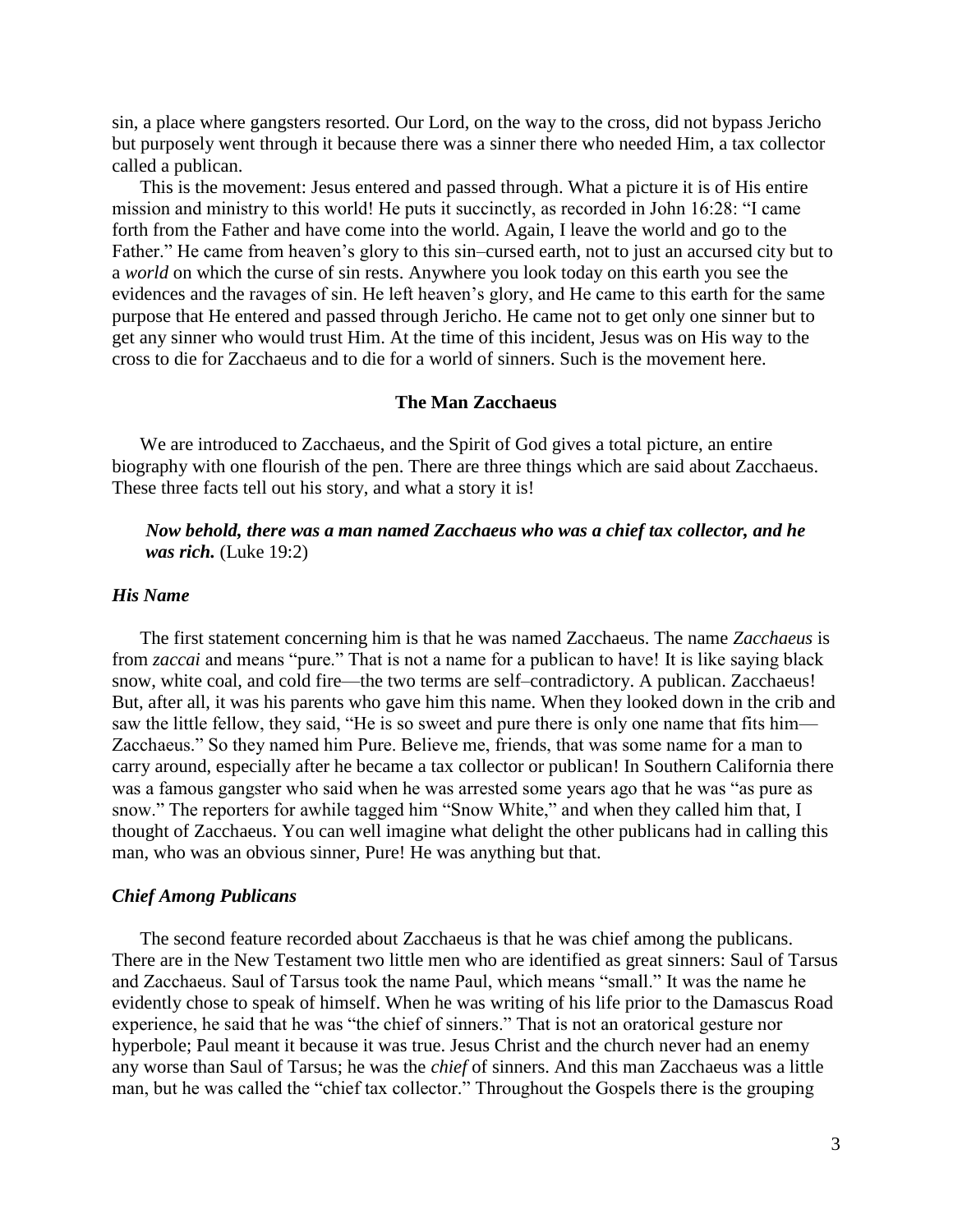together of publicans and sinners, and the interesting thing is that the publicans are always mentioned first. It is not sinners and publicans, but publicans and sinners, because publicans were the worst kind of sinners; and Zacchaeus was *chief* among the publicans. Two little men in the New Testament were chief among sinners.

A publican was a Jew who had sold out his nation. In those days the people of Israel were governed by the empire of Rome, and the Roman government had a system whereby it turned over the dirty business of collecting taxes to the natives of the countries it had captured. Instead of using roughhouse methods of collecting taxes from a captive people, they found a traitor, a quisling, someone who was willing to betray his nation for a price—a good price, by the way. A publican could buy a certain territory at a certain rate; then he could go in and collect taxes in that section at whatever rate he chose.

Being a publican meant that at one time in his life he had been faced with a decision. A similar decision comes to every man and to every woman. Each of us has to decide whether we will be honest or dishonest in business. Everyone decides whether to be pure or impure. There is no alternative. Every person is faced with that decision in this life. This man Zacchaeus came to such a crossroad. Before him there were two ways he could go. One way was probably a continuation of his monotonous life which, though honorable, would bring him no riches. The other way was to become a publican. Now if he should become a publican, it would be a one– way street; he could never come back.

No publican could come back. He would cut himself loose from his nation; and the minute he cut himself loose from his nation, which was Israel, he cut himself loose from his religion—from the temple, from the place of sacrifice, from any mercy whatsoever. In fact, he would cut himself loose from his God. It was a dark night when Zacchaeus weighed his future. "Either I continue to be honest, serving God as I was brought up to do, or else I can become a publican. I can get rich … it will pay me … I will get the things I want. But if I do that, I will cut myself off from my nation." I say it was a dark night because he made the wrong decision. He became a publican, and in time he became chief among the publicans. That means he was the biggest rascal in Jericho, and there were some big–time operators there.

# *A Rich Man*

The third identifying word about Zacchaeus is this: "he was rich." He made his position pay. Perhaps you are a person who feels that if you were rich all your problems would be solved. Now I can't speak from experience, but from observation I would say that the rich seem to be the most unhappy. From where do the majority of our suicides come? They come from among the upper class, the rich. Somehow they have not found satisfaction in this life. We talk of reaching the down–and–outer, but the up–and–outer is probably in worse condition because no one goes to him with the gospel. Zacchaeus was an up–and–outer.

## **Wanted—A Mercy Seat**

Our Lord knew Zacchaeus. You will remember that He "... had no need that anyone should testify of man, for He knew what was in man" (John 2:25). He knew this man. In the chapter immediately preceding the record of His encounter with Zacchaeus, our Lord gave a parable which I believe was a true incident. I do not think that our Lord ever made up a story but that they were all based on true incidents taken from life.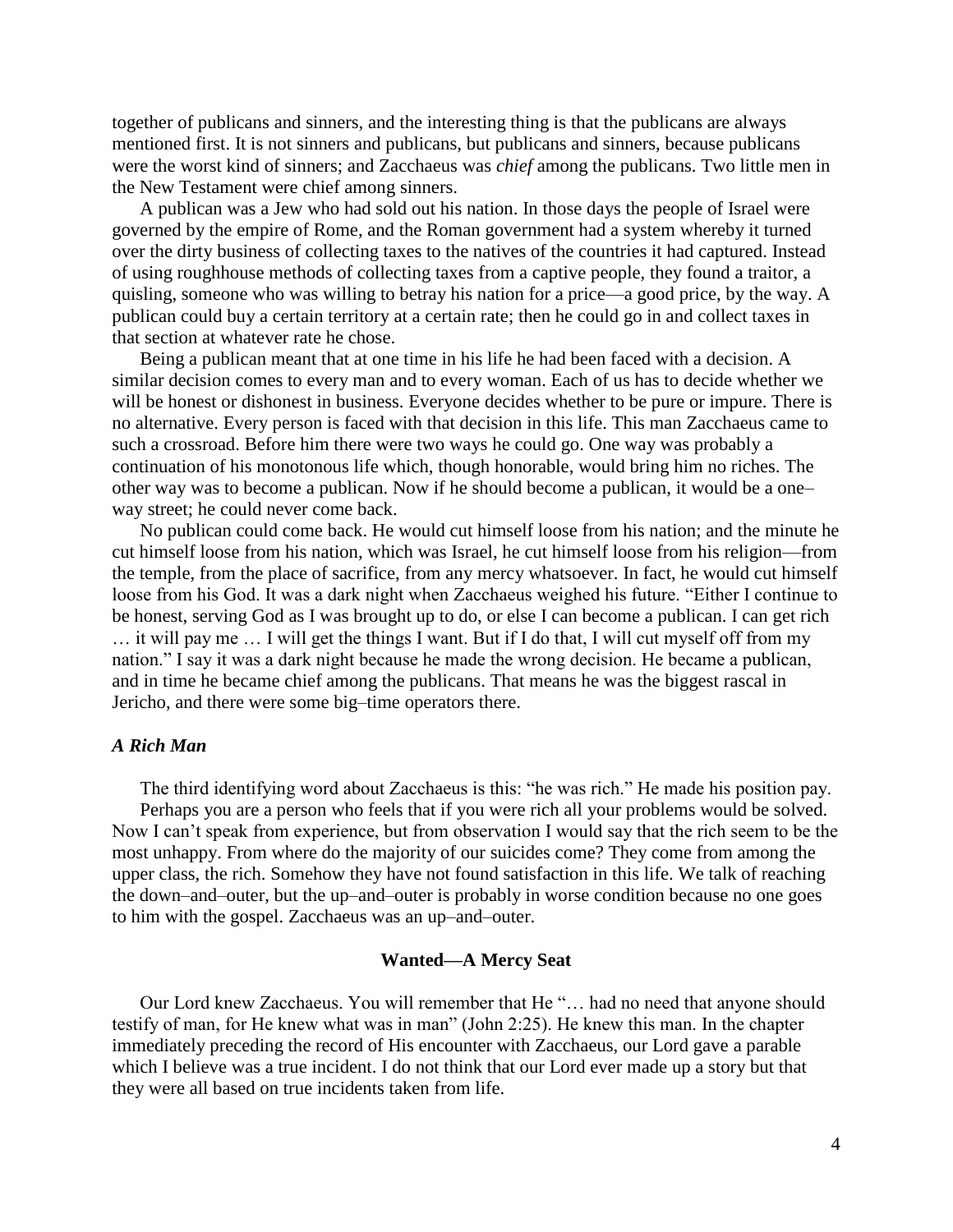Jesus told of two men who went up to the temple to pray. One was a Pharisee, and the other was a publican. The publican stood afar off and beat on his breast saying, "God, be merciful to me a sinner." Why did he beat on his breast? Because he did not have access to the mercy seat. He repudiated his nation and repudiated his God when he became a publican. He was an outcast, and all he could do was stand outside the temple and cry, "God, be merciful!" Actually, he did not say exactly that. The word in the Greek is not *mercy* but *mercy seat*, that place yonder in the temple where every instructed Israelite knew blood was sprinkled, giving him access to God. In our day, Christ is that mercy seat. "And He Himself is the propitiation for our sins, and not for ours only but also for the whole world" (1 John 2:2). What this publican is saying is this: "O God, make for me, a publican, a mercy seat where I can go. I have no place to go. I am shut out. Show me mercy!"

Now let me make a suggestion: I think that publican was Zacchaeus. Our Lord did not manufacture the story; it was the experience of an actual publican. Jesus had already gotten the publican Matthew at the beginning of His ministry, and the only other publican whom we know He reached was this one here, Zacchaeus.

It is obvious that Zacchaeus is not satisfied, though he is rich. He is on a one–way street. He cannot stop; he has to keep going. But on the way he pauses and says, "O God, if there were only a mercy seat for me!"

Christ is moving now to Jerusalem, and on the way to the cross He stops to let that fellow know that there is a mercy seat for him and for all mankind.

# *And he sought to see who Jesus was, but could not because of the crowd, for he was of short stature.* (Luke 19:3)

I said at the beginning that there was a blind man when Jesus entered the city and a blind man when He left the city. You may have thought I was wrong, but Zacchaeus was the other blind man. He had sight, but his eyes were too close to the ground. He could not get them up high enough so he could look over the heads of the crowd to see Jesus. He wanted to see Him. Why?

Well, I'll tell you why. There was one ray of hope that penetrated this publican's soul. One day in the city of Jericho the word was passed along that the new Prophet from Galilee had chosen a publican by the name of Matthew to be one of His disciples. Further word was brought that the Prophet was receiving publicans and sinners, and that gave Zacchaeus a hope that he never expected to have. Therefore, when it was known that Jesus was coming through Jericho, Zacchaeus resolved to see Him. Zacchaeus said, "If I can, I'm going to get to Him because I want a mercy seat, I want salvation, I want to get to God."

Apparently, the Lord Jesus never did spend a night in Jericho, and He did not even linger there. He passed through hurriedly, and the crowds wanting to see Him lined the way. Now this little fellow Zacchaeus tried to penetrate the crowd but was unable to do so. He wanted to see Jesus. It was not idle curiosity, which is evident by the trouble he went to in order to see Him. It is obvious that this man was not satisfied with his life.

Zacchaeus was a success according to the world's standards. The standard of the world is that if a man gathers it all here and takes nothing with him after this life, he is successful; if he gathers it all for the next world and has nothing in this life, he is considered a failure. But wealth had not brought satisfaction to the soul of Zacchaeus. He wanted to go back to God. Could there be a way back for even a publican? What would this new Prophet say?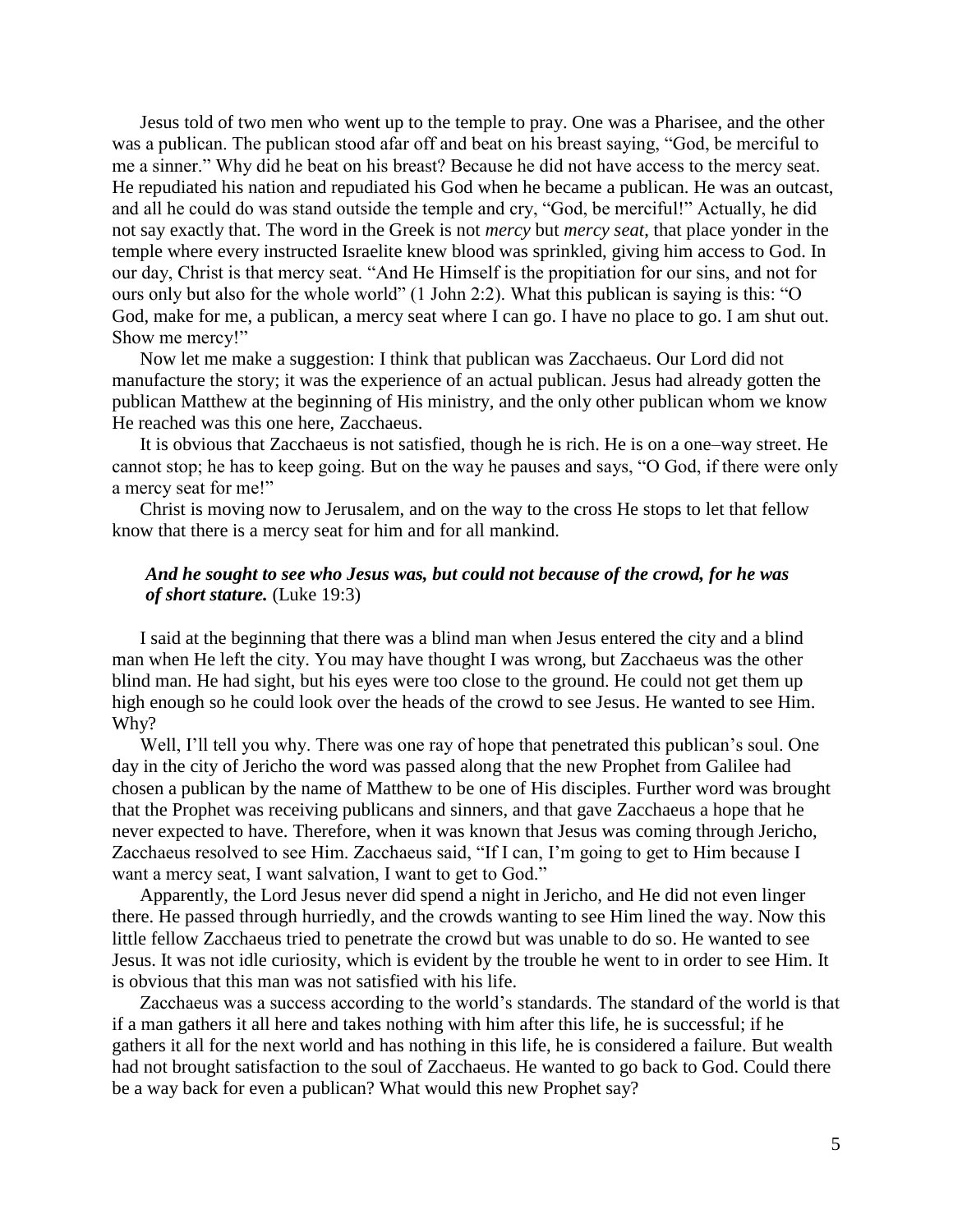# *So he ran ahead and climbed up into a sycamore tree to see Him, for He was going to pass that way.* (Luke 19:4)

There has been a question regarding precisely what kind of tree it was. Some believe that it was a type of fig tree that grew in that area below sea level and was similar to a sycamore tree. However, I have some photographs of sycamore trees in present–day Jericho, and they look very much like the sycamore that grows here in Southern California. A sycamore tree has slick bark, and it is always a long way to the first limb. Since Zacchaeus was a little, short fellow, how I would like to have a picture of him shinnying up that tree! There are folk who do not see any humor in the Bible at all, but many of us find the Bible sprinkled with humorous situations. Here is one of them. It must have been a very comical sight to watch this little fellow climbing up into the sycamore tree to get a spot on the fifty–yard line, so to speak, in order that he might see Jesus.

After Zacchaeus had finally managed to reach the limbs and had concealed himself in the leaves, the Lord Jesus came along. When He was directly beneath Zacchaeus, one of the most remarkable things happened. Jesus stopped, looked up, and I think He laughed. Then I think Zacchaeus laughed, and all the tenseness of the scene was broken. You must recall that the Lord Jesus was human—oh, how human He was in dealing with the human family! Jesus said to him,

# *… Zacchaeus, make haste and come down, for today I must stay at your house***.** (Luke 19:5)

That was like cool spring water on parched lips. It was the best news Zacchaeus had ever heard. No prophet, no man of God, ever had been willing to stop and speak to Zacchaeus, much less enter his home. Who would be interested in the chief of publicans? Our Lord was.

If you think it was a struggle getting up in that tree, what do you think a little fellow coming down that slick trunk is going to do, especially when the Lord said, "Make haste"? He slid down the trunk and landed with a thud.

# *So he made haste and came down, and received Him joyfully.* (Luke 19:6)

Zacchaeus is rejoicing now. I think our Lord said to him, "Zacchaeus, I knew you all the time. I know what trouble you had getting up in that tree. And Zacchaeus, I knew when you went yonder to the temple where you had no right to go. I saw you stand afar off and beat your breast and cry, ‗God be merciful to me a sinner!' Well, I have come to tell you that you, a publican, can have a mercy seat by which you can come back to God."

As they walked away together, notice the comments of the crowd:

# *But when they saw it, they all complained, saying, "He has gone to be a guest with a man who is a sinner."* (Luke 19:7)

You always have that crowd around—the critical, the self–righteous. The neighbors of Zacchaeus said, "He is a sinner." In that town he was known as a *sinner*—and Jesus had entered his home as a guest! They were shocked beyond words.

Our Lord and Zacchaeus enter the house together, and the door shuts in our faces. I would like to gain entrance somehow and see what takes place, but the door is shut. We are outside with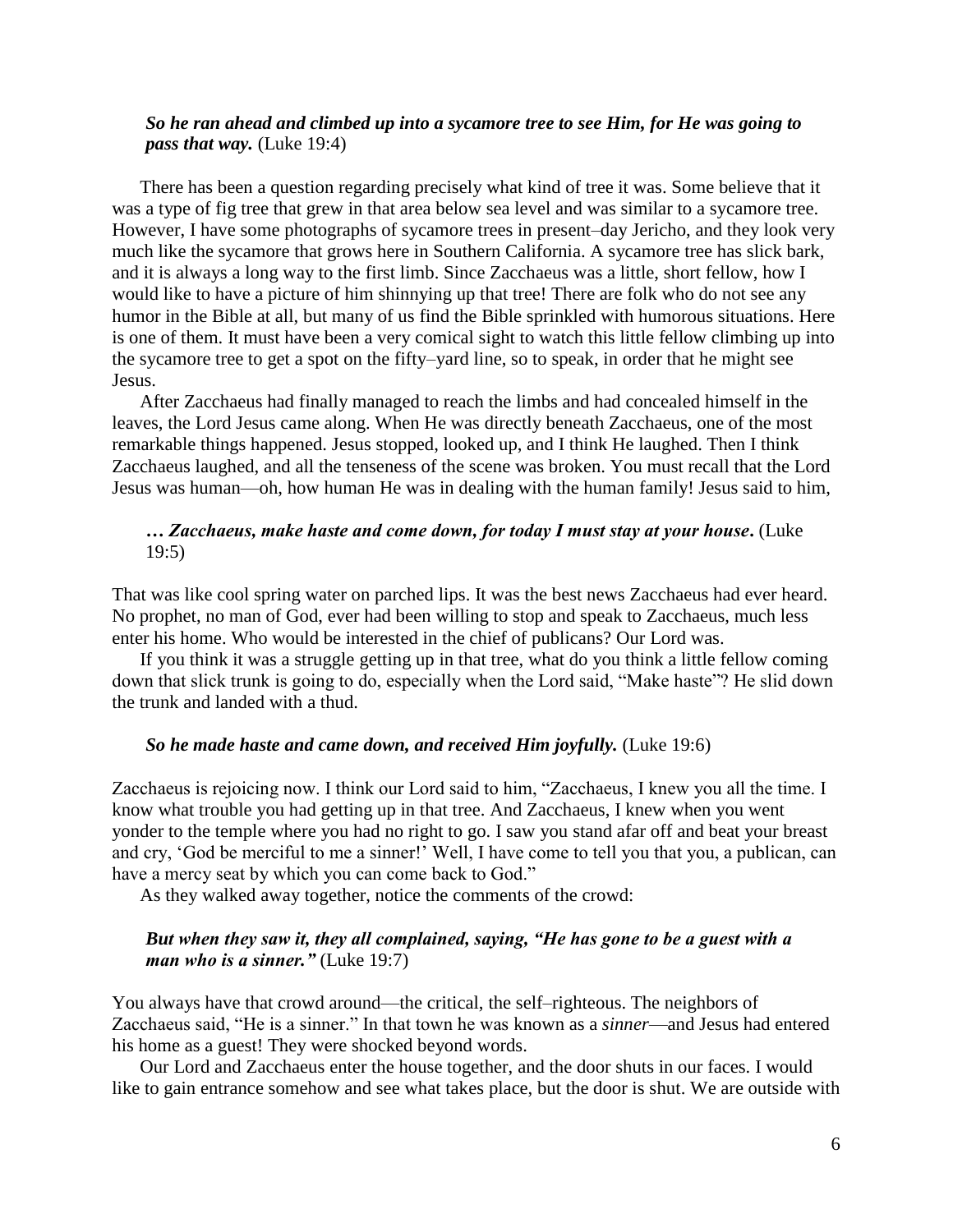no keyhole reporter to get us any information. What does take place on the inside? I must confess that I do not know.

I do know this: After a lapse of time—perhaps an hour, two hours, three hours—the door opens.

# *Then Zacchaeus stood and said to the Lord, "Look, Lord, I give half of my goods to the poor; and if I have taken anything from anyone by false accusation, I restore fourfold."* (Luke 19:8)

Something happened on the inside. I do not know what was said, but the effect is revolutionary. Here is a man who has made his fortune by stealing, and that from his own people. His life has been devoted to one thing: getting all this world's goods that he could by any method. Now he says, "Lord, I am going to give half my goods to the poor; and if I have taken anything by false accusation, I'll restore it fourfold."

What happened? I am not sure exactly what took place, for the door was shut; but I want to make a suggestion. Our Lord in other interviews had allowed the conversations to be recorded, and in every recorded interview our Lord talked about man's sin and God's salvation. He talked about man's inability and God's ability. He talked about man's unworthiness and God's worthiness.

For instance, in the third chapter of John's Gospel, Jesus said to Nicodemus the Pharisee, "You must be born again." Nicodemus was incredulous, but Jesus insisted, "You must be born again. You have a need." Our Lord always mentioned man's need. Then He always talked about God's ability to meet that need. To Nicodemus He said, "And as Moses lifted up the serpent in the wilderness, even so must the Son of Man be lifted up, that whoever believes in Him should not perish but have eternal life" (John  $3:14-15$ ).

Also, sin and salvation were the subject in the encounter with the woman at the well. The Lord Jesus talked to her about her need, and how tactful He was as He pinpointed her sin! Then He identified Himself as the Messiah, the One who could meet her need.

You will find that He used this same procedure as He dealt with the blind men. Also, it is the way He dealt with His own disciples. It was His method.

Do you think He broke this pattern when He went into the home of Zacchaeus? I do not think so. He spoke to Zacchaeus about the fact that he was a sinner, and surely with Zacchaeus He did not have to labor that point. It is not so easy with the average church member who thinks that having his name on a church membership roll is all that is necessary for salvation. But Zacchaeus recognized that he was a sinner, and Jesus talked to him about His ability to meet the need of a sinner, even an outcast publican. I know that our Lord talked about salvation because when He came out of the house of Zacchaeus, He said, "Today salvation has come to this house...."

We see a publican, a base sinner, this man Zacchaeus, step inside his house with the Lord Jesus Christ. The door shuts. The door opens, and this man steps out a new creation in Christ Jesus. He is not the same man who went in. We hear Zacchaeus say, "Lord [he calls Him *Lord*!], I'm going to give half my goods to the poor, and if I have taken anything by false accusation, I restore him fourfold."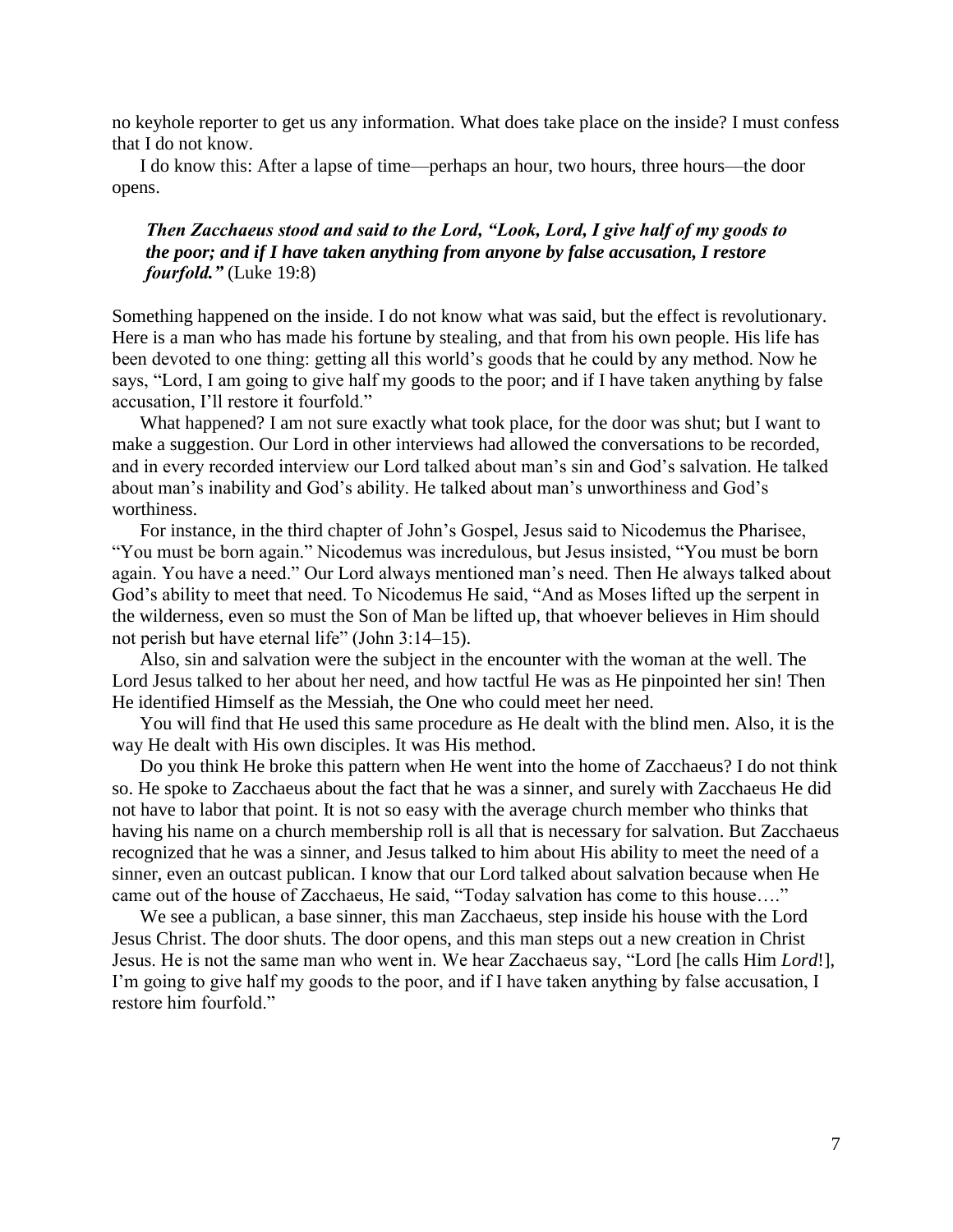## **Fruit of Salvation**

Someone says, "That is salvation by *works*." It is not. James writes, "But do you want to know, O foolish man, that faith without works is dead?" (James 2:20). James and Paul wrote about the same thing: Faith. James' emphasis is on the *works* of faith. You see, when James wrote he was saying simply this, "Men are justified by works, not the works of the law but the works of faith." And he was writing from man's viewpoint. When God sees us, He sees our hearts, and He knows whether or not we have saving faith. But when men see us, they don't see our hearts; they see the works of faith. And James says, "If the works of faith are not there, brother, you are not saved." Paul would agree with him, for Paul said practically the same thing.

Now let me repeat, I do not have Zacchaeus' confession of faith; I merely see the fruit of it. A secret session took place inside the Zacchaeus home, and I know nothing about it because the Holy Spirit has drawn a veil of silence over this interview. Ordinarily, the personal interviews which Jesus had are recorded in the Gospel record. This one is not recorded, and the reason is obvious. It is to set before us an illustration of faith being demonstrated and exhibited by *works*.

It is interesting to note that Zacchaeus did not come to the door of his home and say, "I want to give my testimony: Jesus saves and keeps and satisfies." Do not misunderstand me, a testimony is a wonderful thing if it is backed up with a life. It is a tragic thing when the life does not give credibility to the words.

Zacchaeus comes to the door and says, "Half my goods I will give to the poor, and I am going to start the rounds, making right the things that have been wrong." By his works I know he has been converted.

And that is the only way the world will know that you are converted. They do not know it by your testimony; they know it only by what they see in your life. Faith without works is dead, and faith with works is alive.

Neither did Zacchaeus come to the door of his home and say that he was going to join your church or my church. Oh, how many people today base their assurance of salvation upon church membership instead of upon a personal relationship to Christ! Zacchaeus revealed by his life that he had a personal relationship with Christ. The Word of God says that a believer is "created unto good works … adorned with good works … careful to maintain good works … zealous of good works ... a pattern of good works." My friend, if good works are not in your life, faith in Christ must not be there. If it had not been for Zacchaeus' changed life, I would never have known that this old publican got converted.

Another thing I notice is that when Zacchaeus opened the door of his home to Jesus, he did not adopt a particular label or declare himself to be a staunch defender of the faith. I'm not minimizing the importance of having our doctrine and our creed accurate, but the unforgiving spirit that is exhibited by many of our brethren today does not commend our position. The inability to confess our faults and to admit that there are occasions when we are wrong is certainly to be deplored. It is at this point that the great men of the past often make us look like spiritual pygmies. This was called to my attention some time ago in a rather peculiar experience.

The church I was serving at the time in Pasadena, California, had acquired a desk and a filing cabinet which formerly belonged to Dr. R. A. Torrey. The filing case was an old style one with envelopes—there must have been five hundred envelopes in this case. They were presumably empty, but one day I reached into it and took out an envelope by chance. There were two old letters in it. They were of a personal nature, and both were written by Frank DeWitt Talmage. I read them and discovered something of the bigness of these men of former days. Their bigness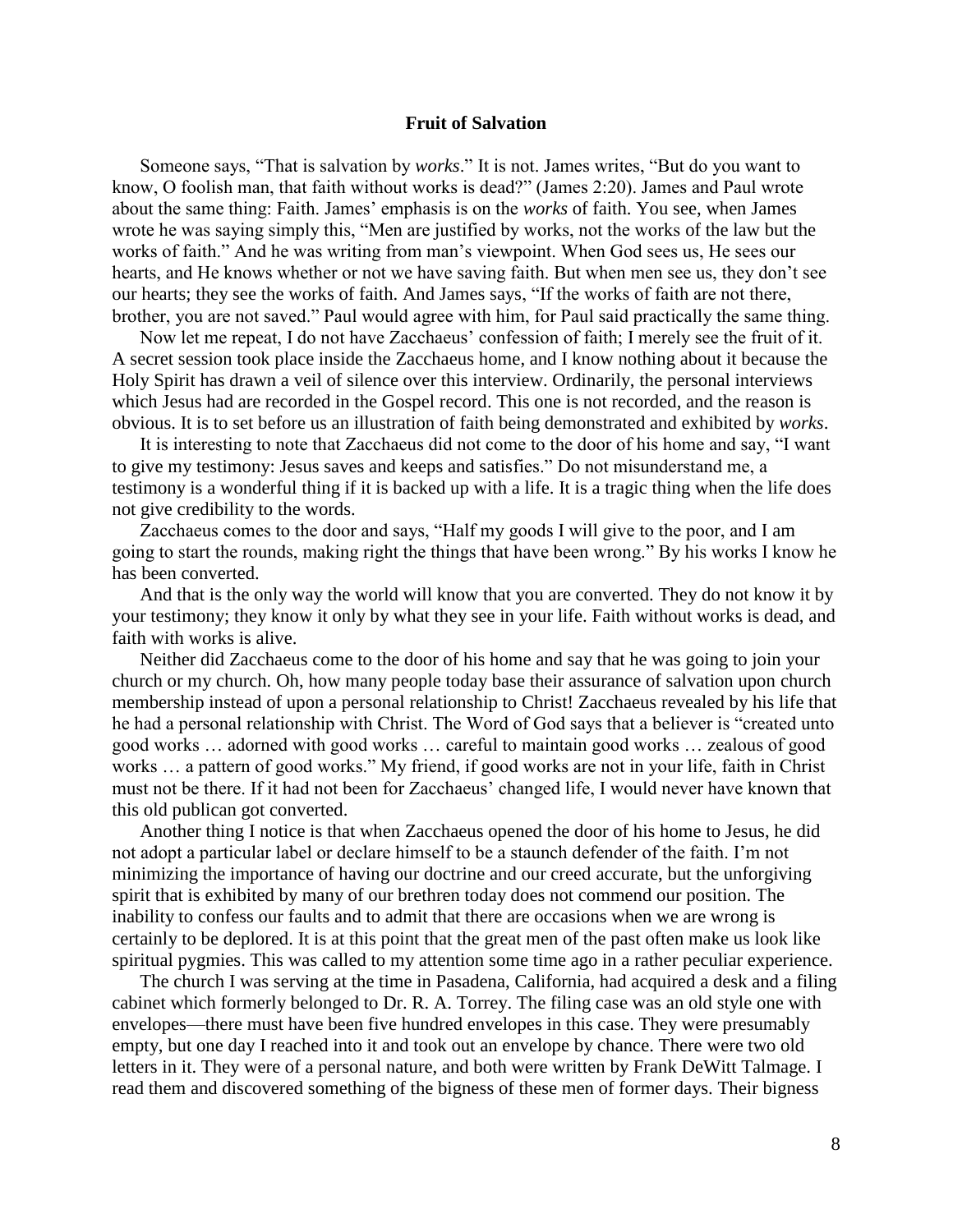was revealed by their willingness to confess and correct a wrong. Surely there were "giants" in the earth in those days. A brief excerpt will reveal this trait which is so lacking in present–day Christian circles. The letter is dated January 2, 1900, and begins like this:

Dear Dr. Torrey:

Today I am standing under the shadows of two griefs: first that of Mr. Moody's death. Secondly, the fact that I may have done you a very great injustice...

[Then he confesses the wrong and names it, which we believe should not be done publicly even at this late date. We'll omit this portion of the letter but quote two more excerpts near the end:]

If there is any way I can rectify the wrong, I will gladly do so… May the sweet spirit of him who has gone make me more and more preach the gospel of love.

> Yours with sorrow, Frank DeWitt Talmage

Tears came to my eyes when I read these words which had been hidden from light for nearly half a century. It was startling to realize how far we had fallen even by mid–century—and how much more so now! We retain the traditions of biblical Christianity, but when was the last time you have seen such a sweet, humble, and quiet confession of wrong? We in Bible–believing circles seem to have the idea that if a man's head is screwed on right, his feet may go in any direction they want to go and he is still a child of God! My friend, when your head goes in one direction and your feet in another, something is radically wrong. Zacchaeus did not say that he was a Bible–believing Christian. He didn't have to say it, for he proved it by his works.

Listen again to the publican, that hardened sinner. He said, "Lord, I give half of my goods to the poor; and if I have taken anything from anyone by false accusation, I restore fourfold." And the next morning you could tell where Christ had stopped, you could tell which publican was trusting Christ by his actions! Zacchaeus did not go down to the office the next morning to continue his nefarious business; he set out to restore and to make right the things that were wrong. I can see the fruits of faith in the life of Zacchaeus. Therefore, I know the root is there.

# **The Principles Involved**

Now there are two great principles in this incident to which I should like to call your attention.

First of all, Christ must come into one's heart and life. That is essential. When a person comes to God, he must come as a sinner, as a beggar, bringing nothing and receiving everything. Oh, how that humbles us! It wounds our pride because we want to bring something, even if it is just a cup of cold water. But no good work makes any contribution to man's salvation!

# *Not by works of righteousness which we have done, but according to His mercy He saved us, through the washing of regeneration and renewing of the Holy Spirit.* (Titus 3:5)

The Lord Jesus Christ knows you. Your sin is open scandal to Him, and He is well–acquainted with your need. He is the Savior who passed through this world about two thousand years ago to pay the penalty for your sin by His death on the cross. He stands at your door, prepared to meet the deepest need in your life. He awaits your invitation to enter.